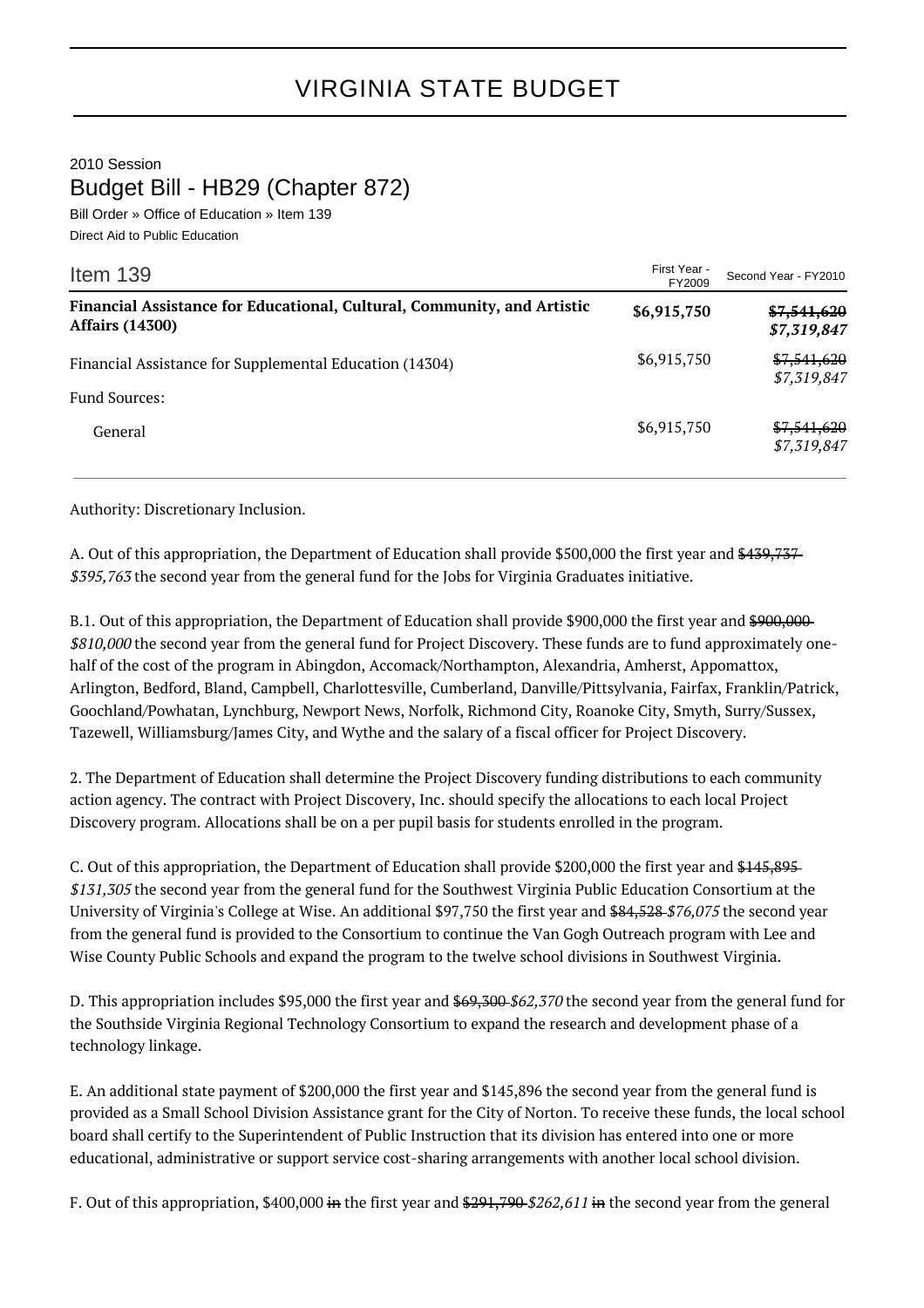fund shall be allocated for the Career and Technical Education Resource Center to provide vocational curriculum and resource instructional materials free of charge to all school divisions.

G. It is the intent of the General Assembly that the Department of Education provide bonuses from state funds to classroom teachers in Virginia's public schools who hold certification from the National Board of Professional Teaching Standards. Such bonuses shall be \$5,000 the first year of the certificate and \$2,500 annually thereafter for the life of the certificate. This appropriation includes an amount estimated at \$3,665,000 the first year and \$4,470,000 the second year from the general fund for the purpose of paying these bonuses. By September 30 of each year, school divisions shall notify the Department of Education of the number of classroom teachers under contract for that school year who hold such certification.

H.1. This appropriation includes \$708,000 the first year and \$708,000 the second year from the general fund for the Virginia Teaching Scholarship Loan Program. These scholarships shall be for undergraduate students at or beyond the sophomore year in college with a cumulative grade point average of at least 2.7 who are nominated by their college and students at the graduate level and who meet the criteria and qualifications, pursuant to  $\S 22.1$ -290.01, Code of Virginia. Awards shall be made to students who are enrolled full-time or part-time in approved undergraduate or graduate teacher education programs for (i) critical teacher shortage disciplines, such as special education, chemistry, physics, earth and space science, foreign languages, or technology education or (ii) as students meeting the qualifications in  $\S 22.1-290.01$ , Code of Virginia, who have been identified by a local school board to teach in any discipline or at any grade level in which the school board has determined that a shortage of teachers exists; however, such persons shall meet the qualifications for awards granted pursuant to this item; or (iii) those students seeking degrees in Career and Technical education. Minority students may be enrolled in any content area for teacher preparation and male students may be enrolled in any approved elementary or middle school teacher preparation program; therefore, this provision shall satisfy the requirements for the Diversity in Teaching Initiative and Fund, pursuant to Chapters 570, 597, 623, 645, and 719 of the Acts of Assembly of 2000. Scholarship recipients may fulfill the teaching obligation by accepting a teaching position (i) in one of the critical teacher shortage disciplines; or (ii) regardless of teaching discipline, in a school with a high concentration of students eligible for free or reduced price lunch; or (iii) in any discipline or at grade levels with a shortage of teachers; or (iv) in a rural or urban region of the state with a teacher shortage. For the purposes of this item, "critical teacher shortage area and discipline" means subject areas and grade levels identified by the Board of Education in which the demand for classroom teachers exceeds the supply of teachers, as defined in the Board of Education's Regulations Governing the Determination of Critical Teacher Shortage Areas. Scholarship amounts are based on \$3,720 per year for full-time students, and shall be prorated for part-time students based on the number of credit hours. The Board of Education is authorized to recover total funds awarded as scholarships or the appropriate proportion thereof in the event that scholarship recipients fail to honor the stipulated teaching obligation. The Department of Education shall report annually on the critical shortage teaching areas in Virginia.

2. The Department of Education shall make payments on behalf of the scholarship recipients directly to the Virginia institution of higher education where the scholarship recipient is enrolled full-time or part-time in an approved undergraduate or graduate teacher education program.

3. The Board of Education is authorized to recover total funds awarded as scholarships, or the appropriate portion thereof, in the event that scholarship recipients fail to honor the stipulated teaching obligation. Any funds collected by the Board on behalf of this program shall revert to the general fund on June 30 each year. Such reversion shall be the net of any administrative or legal fees associated with the collection of these funds.

I. This appropriation includes \$100,000 the first year from the general fund for the planning of a new regional Governor's School to serve Manassas City, Manassas Park City, and Prince William County.

J. Out of the amounts for this Item, shall be provided \$50,000 the first year and \$36,474 \$32,827 the second year from the general fund for the Virginia Career Education Foundation.